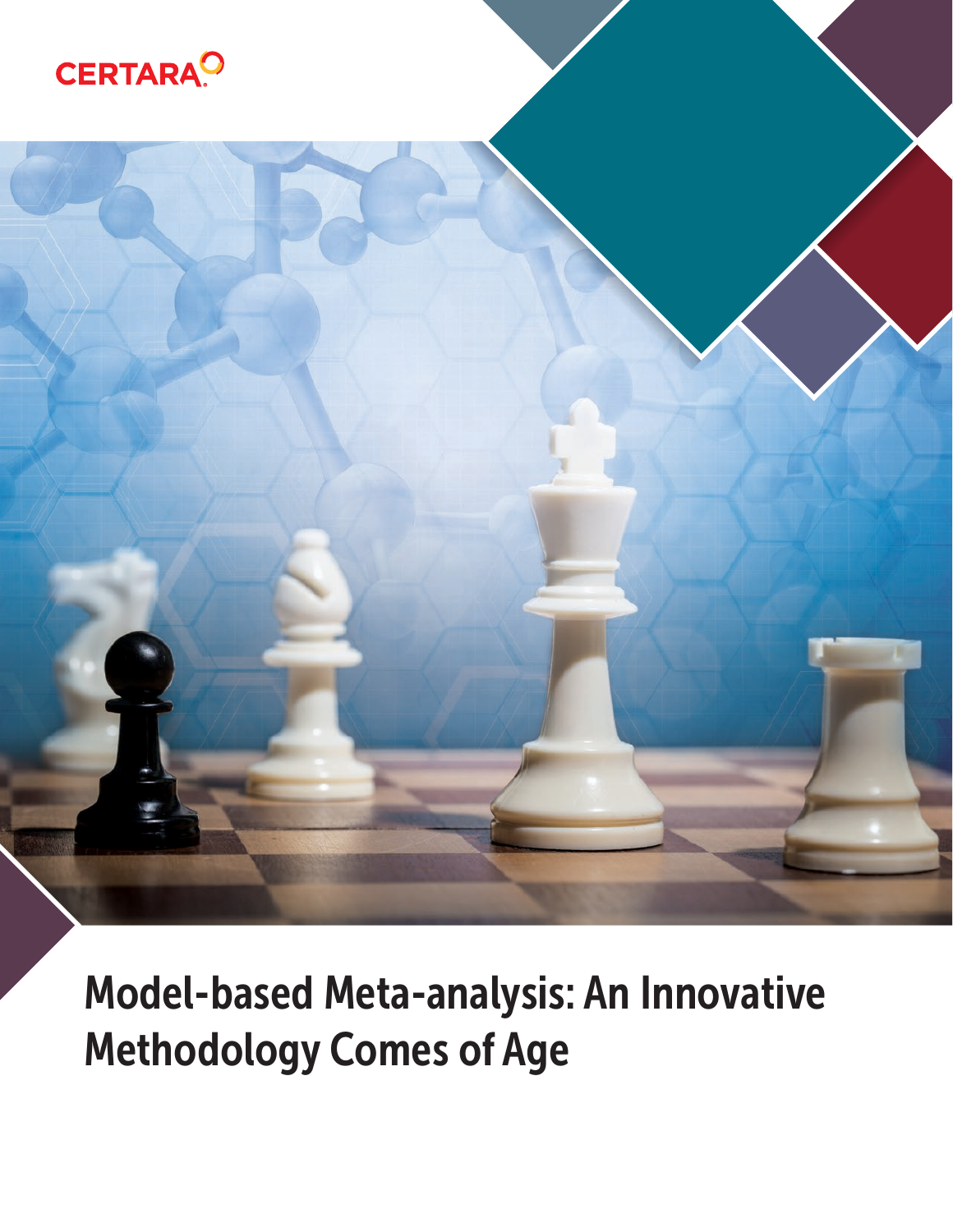# Model-based Meta-analysis: An Innovative Methodology Comes of Age

# How MBMA can increase the likelihood of commercial success in drug development

#### Model-based Meta-analysis: What is it and why should you consider using it?

Making the right choices in drug development often means the difference between getting a new medication to patients and it ending up in the scrap heap of failed programs. If we are to progress beyond making decisions based on little more than gut feelings, we must rely on evidence to guide us. According to David Sacket and Gordon Guyatt, founders of evidence based medicine, "medical care and clinical decision making must be based on results (evidence) from empirical quantitative and systematic research." Drug development decisions are usually made with in-depth quantitative analysis of internal data from the drug candidate and a comprehensive, but less quantitative, review of public data or data from other candidates. While internally generated data is crucial, many important decisions cannot be made with internal data alone.

Today, surfeit of public information on approved drugs and those in development is available. How can sponsors turn clinical trial data into understanding that helps chart the course for investigational drugs? Moreover, most trials in drug development make comparisons against a placebo control or the standard of care (SOC). How can sponsors make head-to-head comparisons with other competing drugs approved for the same indication without spending excessive time and money? In the last decade, model-based meta-analysis (MBMA) has emerged as a methodology that quantifies clinical trial efficacy, tolerability, and safety information to enable strategic drug development decisions. It also has the advantage of yielding important insights in a timely and cost-effective manner.



#### Types of Meta-analysis in Drug Development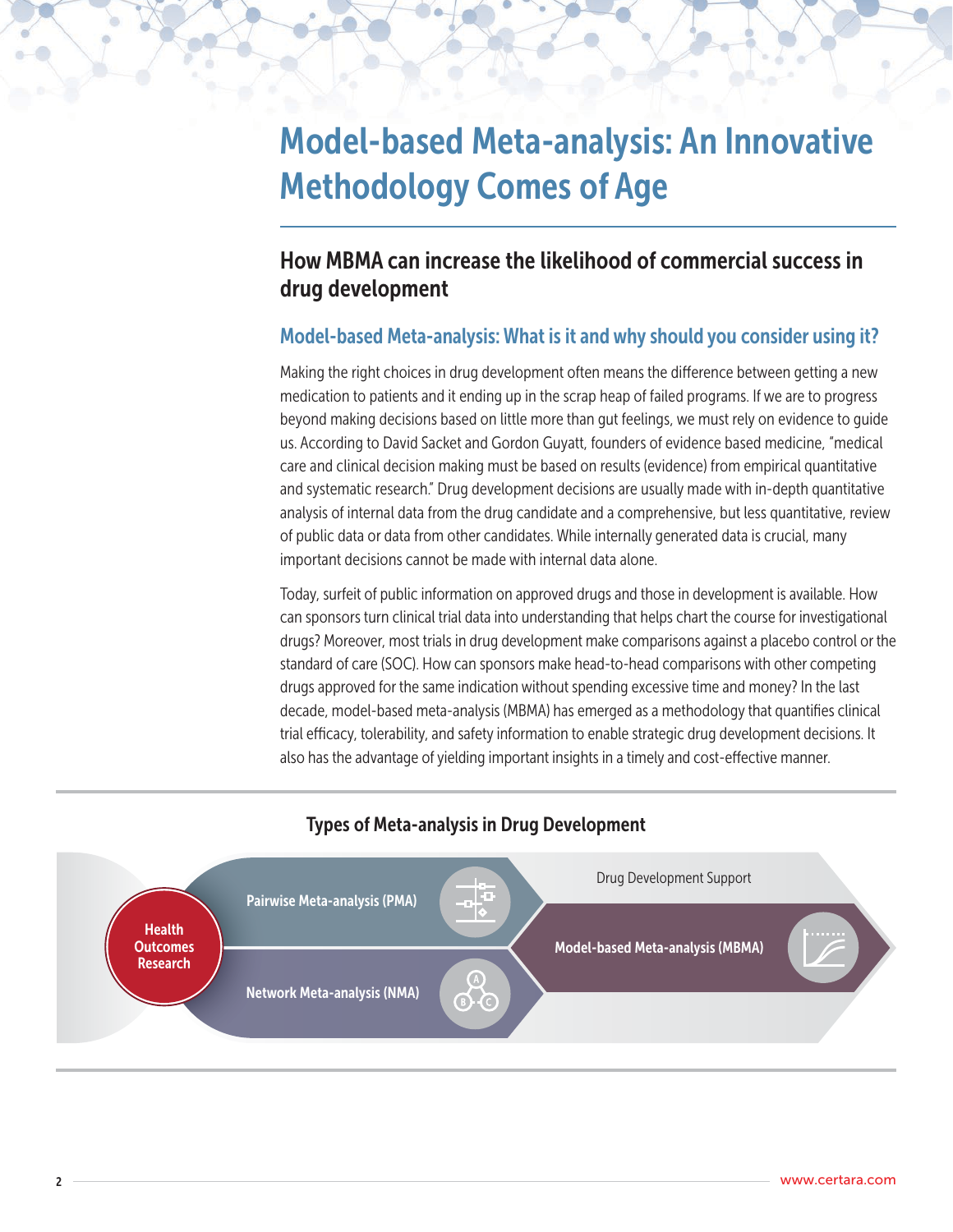# The different types of meta-analyses used in drug development

Meta-analysis combines the results of multiple clinical drug trials to generalize or strengthen the findings. Three types of meta-analysis are used in drug development: pairwise meta-

analysis (PMA), network meta-analysis (NMA), and MBMA. PMA compares treatments in pairs. This approach has the advantage of being relatively fast and easy. The major drawback to PMA is that it only takes head-to-head evidence into account. Thus, it cannot make indirect comparisons of drugs that haven't been compared in a clinical trial. Network meta-analysis (NMA) combines trials with different treatments and comparators into a single framework. Thus, NMA is able to simultaneously accommodate direct and indirect comparisons. Finally, MBMA is a meta-analysis that incorporates parametric pharmacology models (eg, with dose and duration). This approach provides insights by integrating relevant pre-clinical, bio-marker, clinical safety and efficacy data of competing treatment options in a certain disease area. It can support decision making for any therapeutic area and can be used at any stage of drug development from pre-clinical to post-approval.

The MBMA approach also supports bridging across studies, thereby enabling comparing treatments that may never have been tested in the same clinical trial. In contrast, traditional metaanalysis focuses on treatments that were compared within the same trial, and on a particular dose levels for each drug.

# The benefits of using MBMA

MBMA supports decision making in multiple ways. This approach can help gain a better understanding of a drug's dose-response relationship1, support competitive positioning, elucidate endpoint-to-endpoint relationships, and increase the probability of clinical trial success.

For new drugs to be commercially successful, they must differentiate themselves from the SOC. MBMA can help predict how a new drug's safety and efficacy profile might compare to the current SOC and other competitor drugs.<sup>2</sup> In some cases, an analysis might suggest that the candidate drug is unlikely to provide improved benefit to patients. This could results in a "no-go" decision for the drug program due to limited commercial viability, thus enabling the sponsor to invest in programs with better likelihood of success.

Likewise, MBMA can be used to make biomarker to clinical, and short-term to long-term endpoint predictions. This approach can also be applied to scale across indications. These analyses help predict drug performance in later stage development, or

in a different indication. Finally, dose-response models used in MBMA can help sponsors understand how differences in patient populations or trial design aspects may result in differential responses to a drug. The benefits of incorporating MBMA into a drug program are illustrated in the following three case studies.

# Evaluating the psoriasis competitive landscape to support a best-in-class strategy

Psoriasis is an auto-immune disease characterized by abnormal patches of skin. The sponsor needed to select the dose-range for Phase 2 studies of a novel drug for psoriasis using Phase 1b data. The Phase 1b data showed a strong proof-of-concept for drug efficacy; all active treatments resulted in a maximal therapeutic effect by the end of the study. Due to limited Phase 1b data from a small number of patients, no robust PK/PD model could be established. While the sponsor determined an initially proposed dose (25-200 mg, injected subcutaneously at specified time points) range, they were concerned whether this range would allow them to characterize the dose-response relationship for the drug and determine the lowest maximum effective dose.

To borrow strength from published comparator data, MBMA was proposed for conducting a comparator analysis to enable modelbased dose selection for Phase 2 studies.3, 4 This best-in-class strategy would support maximal learning in Phase 2 to help the sponsor understand the requirements for Phase 3 dosing.

The comparator analysis drew upon mean study-arm level data from five commonly used psoriasis drugs—adalimumab, etanercept, infliximab, ustekinumab, and briakunumab (Figure 1). The combined data set included information on over 10,000 patients. Before starting the comparator analysis, four critical assumptions were made. First, the maximum efficacy for the in-house compound was assumed to be similar to other compounds with similar mechanism-of-action (MOA). Next, the time-course of the onset of response was presumed to be similar across compounds. In addition, the efficacy of the Phase 1b dose regimen of the in-house compound was expected to be similar to the efficacy of the Phase 2 dose regimen. Finally, the Phase 1b and Phase 2 patient populations were assumed to be similar.

Comparative efficacy models were used to determine the time-course of the response for the drugs. The models assumed that the maximum efficacy for the in-house compound was similar to competitors with the same MOA. They also assumed that the time-course for the response onset was similar across compounds. These models showed a drug effect that gradually increases over time to a steady-state.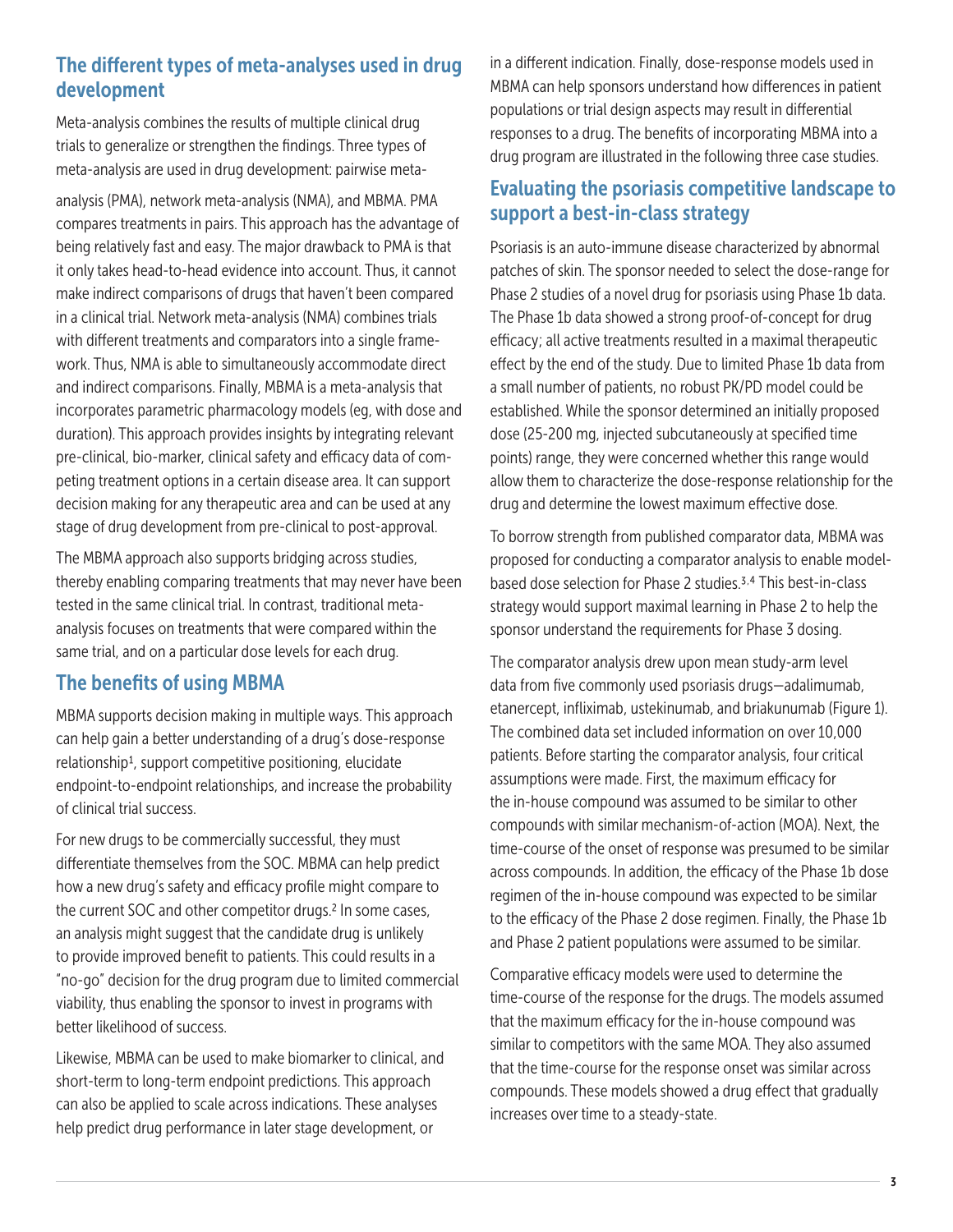| Compound          |            | MoA    | # Trials | # Study arms incl. plac | # Patients |
|-------------------|------------|--------|----------|-------------------------|------------|
| Adalimumab        | (Humira)   | Type 1 |          | 9                       | 1658       |
| Etanercept        | (Enbrel)   | Type 1 | 9        | 20                      | 2868       |
| Infliximab        | (Remicade) | Type 1 | b        | 15                      | 1695       |
| Ustekinumab       | (Stelara)  | Type 2 |          | 13                      | 2868       |
| Briakinumab       | (ABT-874)  | Type2  |          | b                       | 1585       |
| In-house compound |            |        |          |                         | 24         |

#### Figure 1. The comparator analysis combined mean study-arm level data from over 10,000 psoriasis patients

The in-house compound was then compared to competitors in dose-response models. All compounds were estimated to have different potencies. Limited Phase 1 data meant that there was a large uncertainty in determining the dose-response relationship for the in-house compound.

Dose-response models provided several insights regarding which doses to use in future trials. A near maximum effect of the drug was predicted to be achieved using the 50 mg dose. Doses of 50-200 mg were predicted to have little separation in time to reach maximum effect. Therefore, the 200 mg dose is not predicted to have a faster maximum effect. Also, by determining the median effective dose (ED50) to be approximately 8.4 mg meant that the 5 mg and 25 mg doses would be the best for further establishing the dose-response relationship.



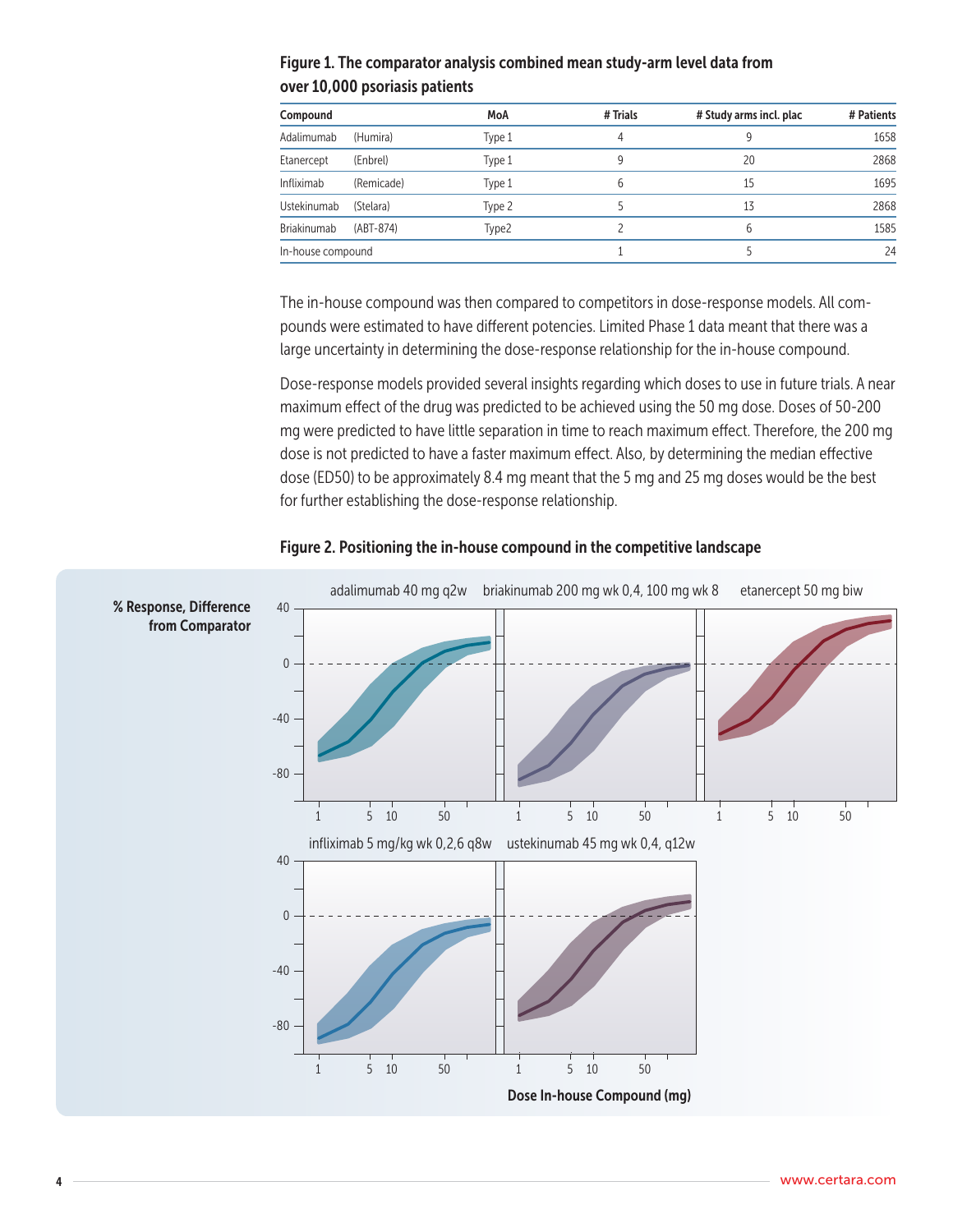The models also supported positioning the in-house compound Figure 3. MBMA supports dose selection for Phase 2B study in the competitive landscape. Doses greater than 50 mg were predicted to be superior to etanercept, adalimumab, and ustekinumab. However, the similar potency and onset of action conferred no major competitive advantage over ustekinumab (Figure 2).

Clinical trial simulations were then used to support dose optimization for Phase 2 studies. Establishing the dose-response for a drug requires using doses between placebo and maximal effect or plateau. The doses for Phase 2 were evaluated for being "near placebo," "near maximum effect," or in between. The clinical simulations included doses near the  $ED_{50}$  in the Phase 2 trial to identify the lowest dose reaching maximum effect.

The simulations revealed that the 100 mg and 200 mg doses given on the typical schedule were predicted to be at the plateau of the dose-response relationship (Figure 3).

The monthly 200 mg dose arm was not predicted to be informative, so it was dropped. Because there was a reasonable probability that the 5 mg dose was not near plateau or placebo, this dose was added. The results of the MBMA enabled the sponsor to proceed to Phase 2 trials with a dosing range that is more likely to support identifying the best dose to carry into Phase 3 trials.

# Leveraging competitor information to predict efficacy of a novel drug formulation

Ezetimibe and atorvastatin are both used to treat dyslipidemia—an abnormally high level of lipids in the blood—by lowering levels of low-density-lipoprotein cholesterol (LDL-C). The sponsor wanted to develop a fixed-dose combination (FDC) of two previously approved drugs, ezetimibe and atorvastatin.<sup>5</sup> In bioequivalence (BE) trials conducted across a combined dose range of ezetimibe/atorvastatin, all parameters met traditional BE bounds except atorvastatin  $C_{\text{max}}$  at two intermediate doses (Figure 4). The FDA uses BE data as the gold standard for regulatory decisions on providing a clinical bridge for drug quality, efficacy, and safety for other similar FDCs. Thus, the agency requested data from clinical equivalence (CE) trials to evaluate the two doses that did not meet atorvastatin BE.

MBMA analyses were conducted to understand the impact of dosing regimen and formulation on low-density-lipoprotein cholesterol (LDL-C) levels, to predict the impact of changes in exposure for ezetimibe+atorvastatin FDC on efficacy, and inform the design of CE trials. Previously, a dose-response model for statin LDL-C reduction as a monotherapy and in combination with ezetimibe was developed based on publicly-available trial data.6 This model was updated with published clinical data from over 200 statin trials involving greater than 100,000 patients.



The model-based meta-analysis predicted that the observed difference in Cmax between an ezetimibe+atorvastatin FDC and co-administration of these drugs translates to a clinicallyinsignificant change in lowering of LDL-C (Figure 5). Indeed, the reduction in LDL-C associated with atorvastatin administration is more highly correlated with total daily atorvastatin dose than with the measurement of peak atorvastatin exposure. This is consistent with the biological processes regulating changes in LDL-C levels which occur over weeks and months, whereas plasma concentrations of atorvastatin peak within an hour of dosing.

The model's predictions from simulations using the BE studies and dose-exposure analysis also allowed for a more accurate estimate of the treatment difference. These insights were leveraged to design the CE trials. The sample size for the CE trials was able to be reduced by 17% while still maintaining a 90% probability of success resulting in significant time and cost savings. Both doses were found to be clinically equivalent in the CE trials. The results of the two CE trials were submitted to the FDA. The FDC attained FDA approval in 2013.7 In the future, MBMA leveraging relevant competitor information may negate the need for dedicated CE trials after near-miss BE, thus enabling sponsors to accelerate the development of new drugs.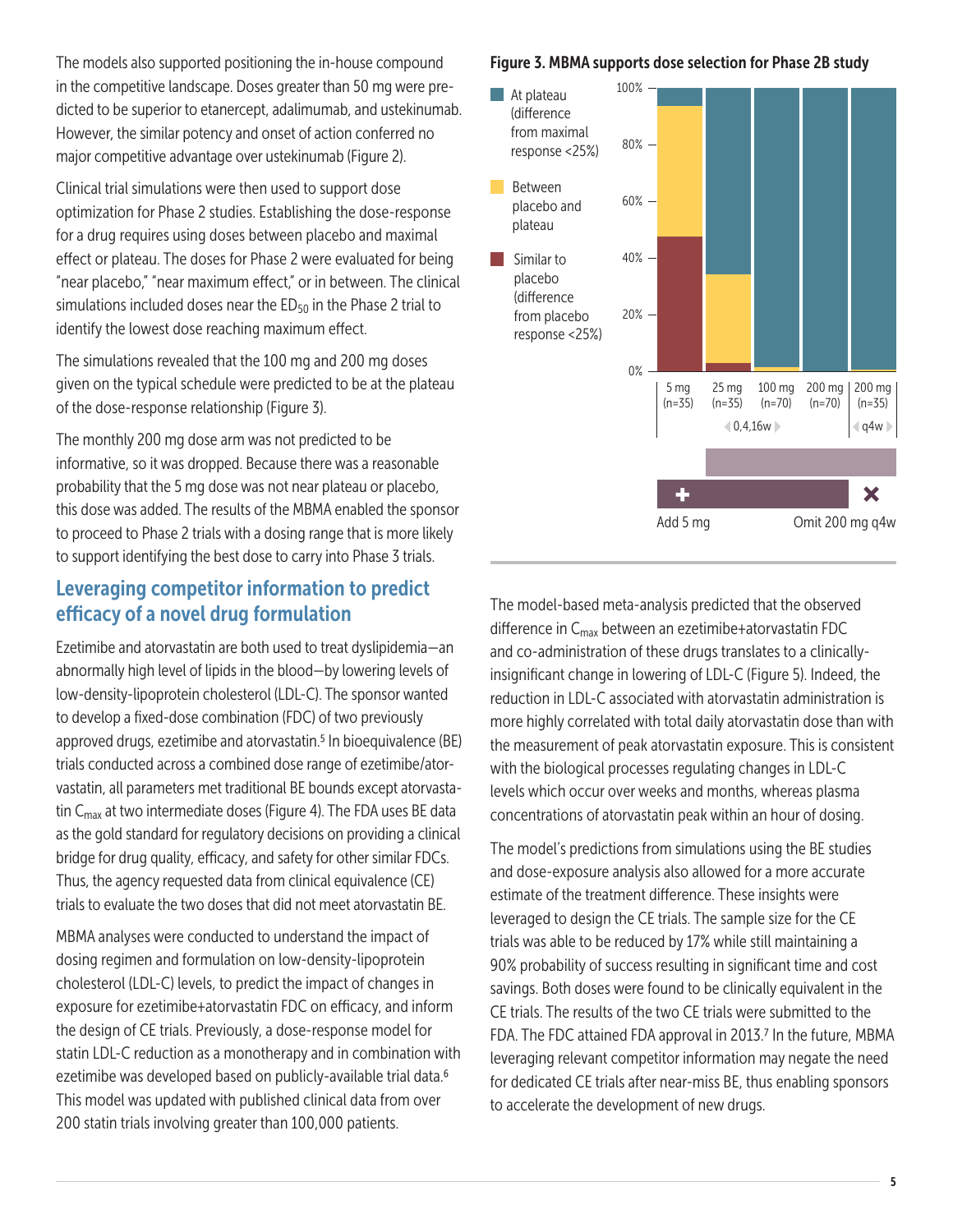#### Figure 4. BE results for atorvastatin and ezetimibe in healthy volunteers across the dose range for the fixed-dose combination as compared with coadministration of individual components

|                       |    | Estimated geometric mean ratio (FDC/coadministration) (90% confidence interval) |                               |                                       |                                            |  |
|-----------------------|----|---------------------------------------------------------------------------------|-------------------------------|---------------------------------------|--------------------------------------------|--|
| Part<br>(dose, mg/mg) |    | Atorvastatin AUC <sub>0-</sub>                                                  | Atorvastatin $C_{\text{max}}$ | Unconjugated<br>ezetimibe $AUC_{0-1}$ | Unconjugated<br>ezetimibe $C_{\text{max}}$ |  |
| 10/10                 | 92 | 0.93(0.86, 1.01)                                                                | 0.90(0.81, 0.99)              | 1.03(0.99, 1.07)                      | 1.13(1.05, 1.22)                           |  |
| 10/20                 | 95 | 0.89(0.83, 0.96)                                                                | 0.77(0.68, 0.87)              | 0.97(0.90, 1.04)                      | 1.00(0.90, 1.10)                           |  |
| 10/40                 | 96 | 0.96(0.94, 1.00)                                                                | 0.81(0.73, 0.90)              | 0.98(0.93, 1.03)                      | 1.03(0.96, 1.10)                           |  |
| 10/80                 | 95 | 1.11(1.06, 1.17)                                                                | 1.09 (0.99, 1.20)             | 0.97(0.93, 1.02)                      | 0.99(0.92, 1.06)                           |  |

AUC, area under the concentration-time curve; BE, bioequivalence; C<sub>max</sub>, peak plasma concentration; FDC, fixed-dose concentration *Clinical Pharmacology & Therapeutics*, Volume 96, Issue 1, pages 101-109, 28 MAR 2014 DOI: 10.1038/clpt.2014.66, http://onlinelibrary.wiley.com/ doi/10.1038/clpt.2014.66/full#cptclpt201466-fig-0003

Figure 5. The impact of the differences in  $C_{\text{max}}$  between the FDCs and coadministration of individual atorvastatin and ezetimibe tablets was predicted to result in an insignificant change in efficacy



*Clinical Pharmacology & Therapeutics*, Volume 96, Issue 1, pages 101-109, 28 MAR 2014 DOI: 10.1038/clpt.2014.66, http://onlinelibrary.wiley.com/ doi/10.1038/clpt.2014.66/full#cptclpt201466-fig-0003

#### Using MBMA to run virtual "head-to-head trials" against competing osteoporosis drugs

Osteoporosis is a common health problem in post-menopausal women. The long-term sequelae of osteoporosis include bone fractures, particularly of the hip and vertebrae. Bone mineral density (BMD) of the lumbar spine (LS) and total hip (TH) is the canonical biomarker for measuring the efficacy of osteoporosis drugs.

The sponsor had achieved regulatory approval in several countries for denosumab to treat this condition. Denosumab is a humanized monoclonal antibody that prevents osteoclast differentiation, activation, and survival by blocking the binding of receptor activator of nuclear factor-kappa B ligand (RANKL) to RANK. Inhibition of osteoclast-mediated bone absorption results in increased bone mass, volume, and strength.<sup>8</sup> Treatment with denosumab significantly decreased the risk of bone fracture in women with postmenopausal osteoporosis.9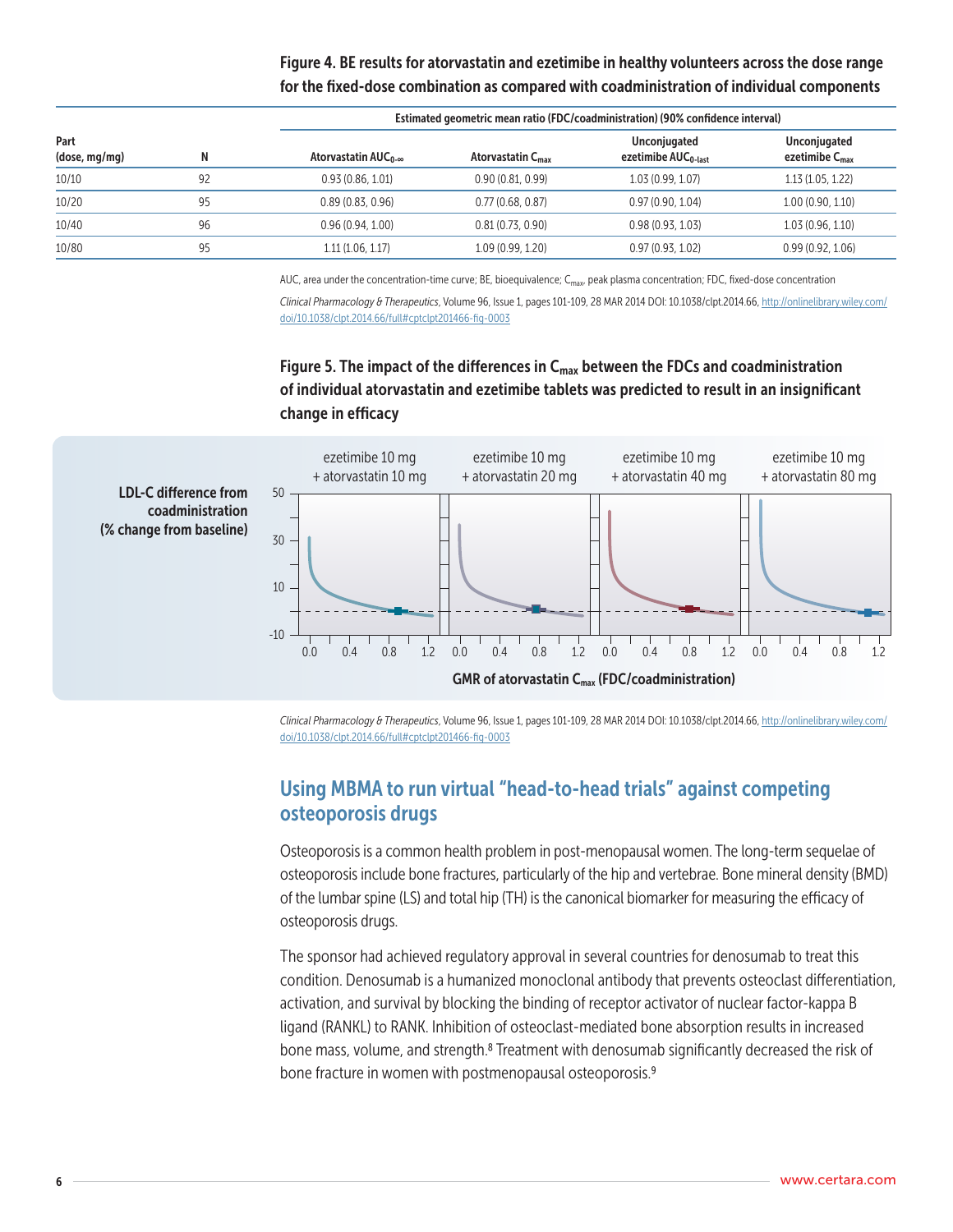The osteoporosis drug landscape is crowded with many competitors with varying MOA. A year-long clinical trial comparing denosumab and alendronate in postmenopausal women with low bone mass suggested that denosumab treatment significantly increased LS and TH BMD compared to alendronate.10 Denosumab has not been compared in clinical trials to other approved osteoporosis treatments. MBMA was chosen as the most efficient method for comparing denosumab to the competition.11 The primary goal of the MBMA was comparing the time course of LS and TH BMD changes during treatment with denosumab or other osteoporosis drugs. Comparing changes in BMD provided insight into the effect of dose, dose frequency, and route of administration.

The MBMA used data from 142 clinical trials (representing over 113,000 women) for preventing or treating postmenopausal osteoporosis. The drugs were grouped according to their MOA: bisphosphonates, selective estrogen receptor modulators (SERMs), parathyroid hormone (PTH), RANKL (denosumab), and calcitonin.

The percent change from baseline BMD was analyzed using a nonlinear least-squares random-effects meta-regression analysis. The dose-response relationship for BMD changes in the LS and TH was characterized by a maximal effect (E<sub>max</sub>) model. The ratio of LS and TH BMD changes differed significantly across drug classes. The time course of BMD changes was characterized by an exponential onset with a different rate for LS and TH for each drug class. The dose-response relationship for denosumab showed that the approved dosing regimen resulted in maximal BMD changes.

The MBMA showed that three years of treatment with denosumab resulted in bigger changes in LS and TH BMD compared to the same treatment duration with competing osteoporosis drugs approved in the US (Figure 6). While treatment with PTH resulted in larger increases in LS BMD compared to denosumab, treatment with the latter provided larger increases in TH BMD. Thus, the MBMA analysis provided insight into how denosumab compares to other drugs approved for this indication without having to spend the time and money on running head-to-head trials.

Figure 6. Three years of treatment with denosumab resulted in bigger changes in lumbar spine (LS) and total hip (TH) bone mineral density (BMD) compared to the same treatment duration with competing osteoporosis drugs. While treatment with PTH resulted in larger increases in LS BMD compared to denosumab, treatment with the latter provided larger increases in TH BMD



Jaap W. Mandema, Jenny Zheng, Cesar Libanati, Juan Jose Perez Ruixo; *The Journal of Clinical Endocrinology & Metabolism* 2014, 99, 3746-3755. DOI: 10.1210/jc.2013-3795, Copyright © 2014